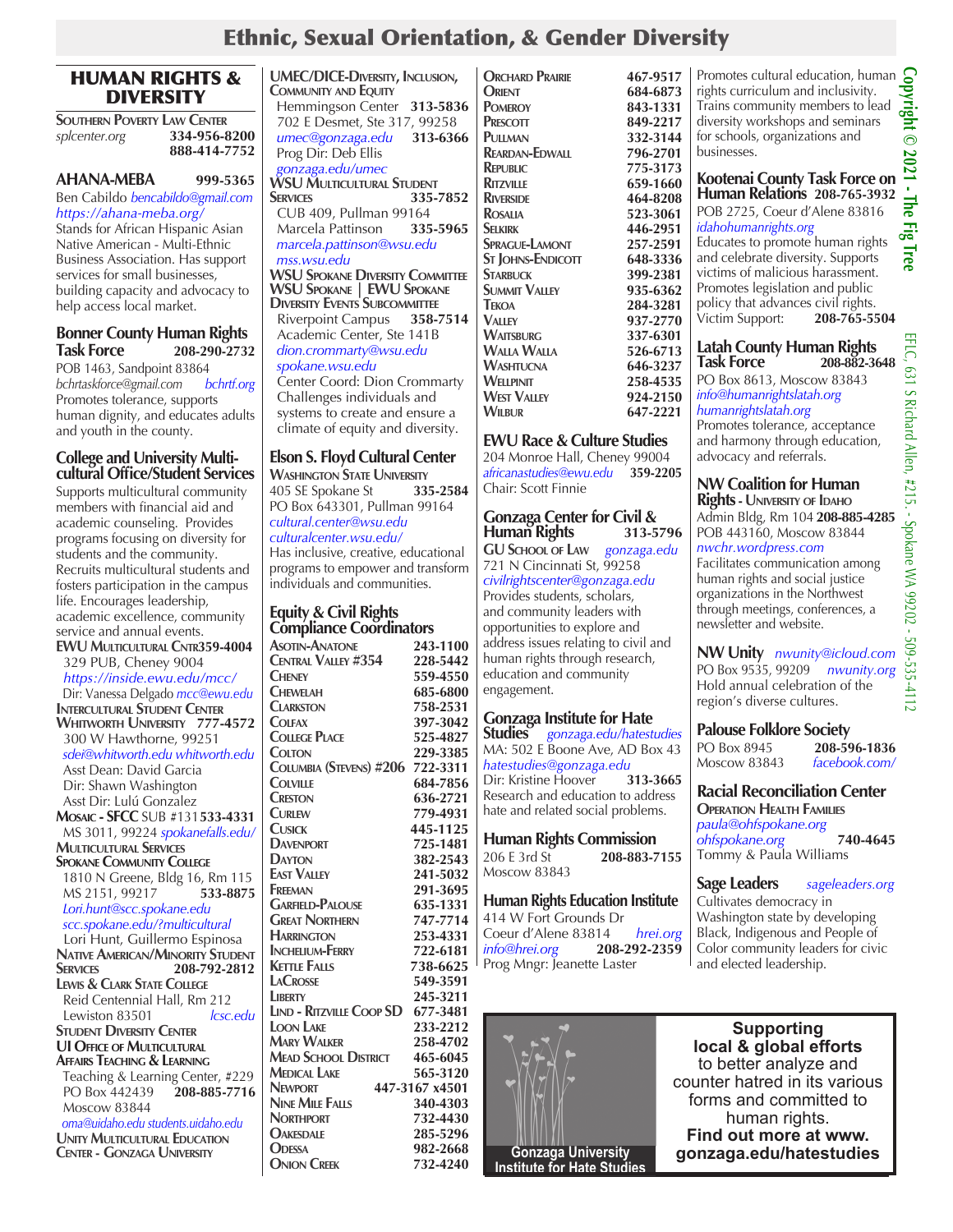### **Spokane Coalition of Color**

*FB: SpokaneCoalitionofColor*  Network of Asian and Pacific Islander Coalition of Spokane, the Hispanic Business & Professional Association and the NAACP.

### **SCAR - Spokane Community**

**Against Racism** *scarspokane.org* @Morning Star Baptist 3909 W Rowan Ave, 99205 *scarspokane@gmail.com* Identifes and addresses racial disparities through community efforts, including education, advocacy, research, community engagement, impacting policy, and challenging existing

### **Spokane County Bar 477-6032 Association - Carl Maxey Scholarship Foundation**

organizations and structures.

1116 W Broadway, 4th Flr Annex<br>99260 spokanediversitybar.or 99260 *spokanediversitybar.org* Promotes racial and ethnic diversity in local legal community by retaining and recruiting attorneys of color through offering scholarships.

#### **Spokane County Human Rights Task Force** *information@schrtf.org*

POB 4552, 99220 *spokanecounty humanrightstaskforce.org reporthatebias.org*

Nonprofit, non-governmental, nonpartisan and community oriented

initiative promoting human rights and committed to assisting people of Spokane County victimized by prejudice and bigotry.

**Spokane Folklore Society** PO Box 141 **747-2640**  99210 *spokanefolklore.org*

### **Spokane Human Rights Commission - City of Spokane**

808 W Spokane Falls Blvd, 99201 *lkissler@spokanecity.org* **625-6966** Lance Kissler *my.spokanecity.org* Advises the city on issues of human rights, unjust discrimination and implementation of programs consistent with the needs of all residents.

### **Teach the Movements**

*adixon21@my.whitworth.edu*  Adrienne Dixon *whitworth.edu* Whitworth trains and sends student-volunteers into Spokane's public schools in partnership with the Southern Poverty Law Center and Dornsife Center for Community Engagement to reinforce learning social justice and civil rights curriculum at various levels of K-12 education.

### **WA State Human Rights Commission**

**Spokane District 800-233-3247** Rock Pointe Plaza III *hum.wa.gov* 1330 N Washington St Ste 2460,<br>99201 **TTY 800-300-75** 99201 **TTY 800-300-7525**

Chair: Deborah Cook *sortiz@hum.wa.gov* Commissioner: James Mohr Operations Mgr: Sharon Ortiz Investigates allegations of discrimination in employment, housing, public accommodation, credit and insurance based on race, creed, color, national origin, sex, sexual orientation, gender identity, HIV or hepatitis status, and disability. Offers educational programs on civil rights.

### **Wilburn & Associates LLC**

*wilburnassociates.org* **474-0112** Dir: James and Roberta Wilburn Offers experiential learning, teaching, coaching and advocacy for social justice to promote diversity, equity and inclusion.

#### **YWCA Racial & Social Justice**<br>930 N Monroe, 99201 326-1190 930 N Monroe, 99201 **326-1190**

*ywcaspokane.org/racialjustice/* Co-Chairs: Anna Franklin and Nicole Jenkins-Rosenkrantz Uplifts racial and social justice efforts in the community as a voice for what is right, fair and just.



*blackspokane.com* See African-American churches. **Africana Education 359-2205 Eastern Washington University** 204 Monroe Hall, Cheney 99004 *africanastudies@ewu.edu ewu.edu/csbssw/programs/ africana-studies-program.xml*  Dir: Scott Finnie Admin: Rahel Wondimu

#### **African American Student Cntr Washington State Univ 335-2626** CUB 420/POB 647204 Pullman 99164 *arnoldd@wsu.edu* *aastudentcenter.wsu.edu* Counselor: Donna Arnold Addresses academic, cultural and social concerns of WSU's African-American community.

#### **The Black Lens** 795-1964 1312 N Monroe St, #148, 99201 *sandy@blacklensnews.com*

*blacklensnews.com* Editor/Publisher: Sandy Williams Community newspaper, published monthly in Spokane, focusing on news, events, people, issues and information about and for the Black community.

### **Buffalo Soldiers M/C Spokane** *bsmcspokanewa.com*

Offers motorcycle riding and safety, and education about history of the US Cavalry Buffalo Soldiers. Partners with other community events and charitable nonprofits.



## **CITY OF SPOKANE** Human rights commission

The Human Rights Commission advises and makes recommendations to the City Council regarding issues related to human rights, unjust discrimination, and the implementation of programs consistent with the needs of all residents of the City of Spokane.

The City of Spokane Human Rights Commission (SHRC) was established in 1992, as authorized by the City Council in Title 4 of the Spokane Municipal Code.

The SHRC actively participates in community events, facilitates public forums and conducts public outreach to drive awareness, education, and advocacy around human rights issues affecting our community.

CONTACT US VISIT OUR WEBSITE my.spokanecity.org/bcc/commissions/spokane-human-rights-commission/ FOLLOW US ON FACEBOOK facebook.com/SpokaneHumanRightsCommission



We created an online form to collect data on incidents of hate and bias, which happen often to persons who are: LGBTQ+, of certain religious affiliations, people of color, people with disabilities, and members of other targeted communities.

To report an incident visit **ReportHateBias.org**. These reports are not connected to law enforcement; if you are a victim of a hate crime and need the police to respond, call 911.

information@schrtf.org PO Box 4552, Spokane WA 99220 SpokaneCountyHumanRightsTaskForce.org



**ReportHateBias.org**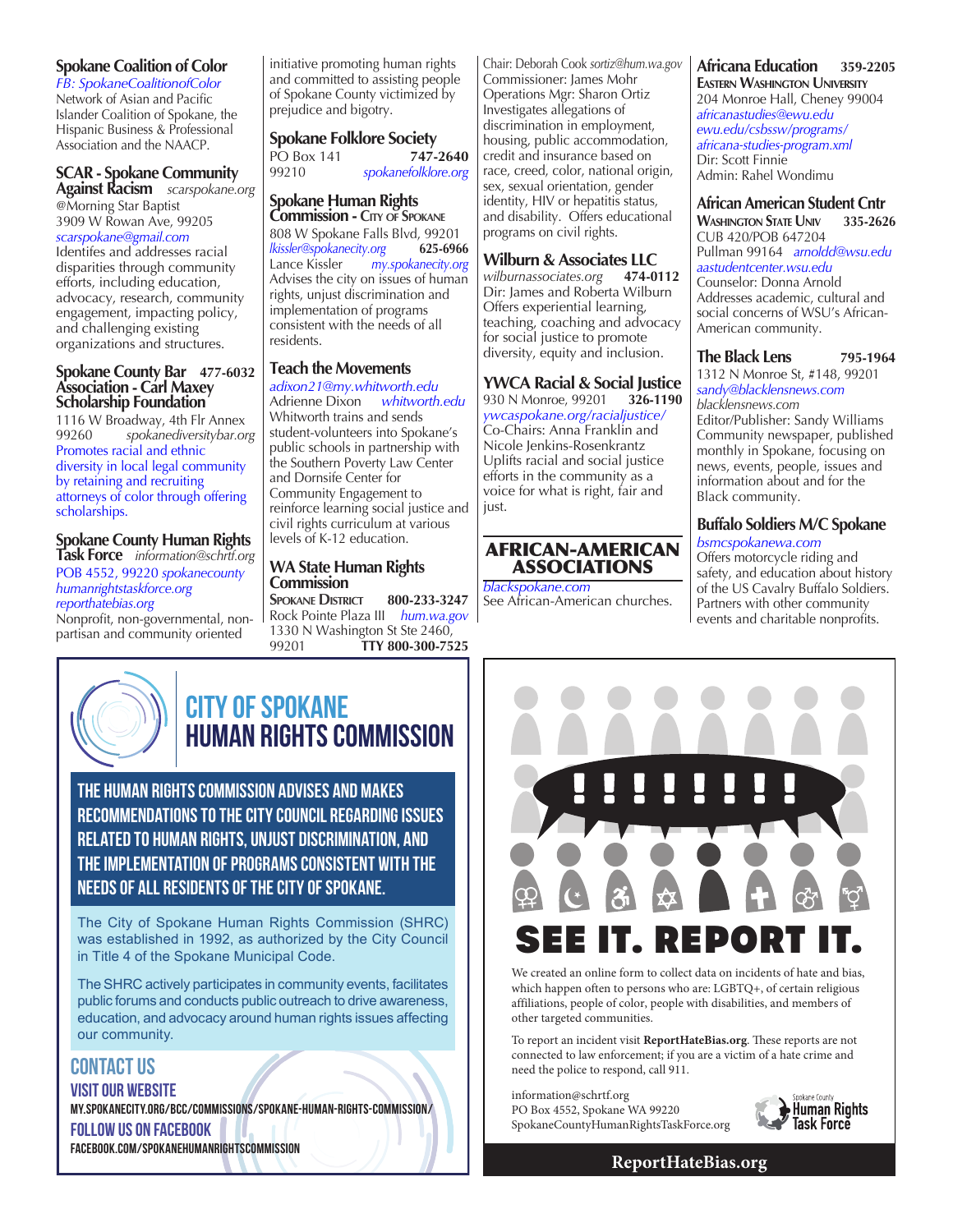

## **Enforcing Civil Rights in Washington Since 1949**



*If you have been a victim of*  discrimination in *employment, housing, places of public accommodation, credit <u>or insurance</u> the* **WSHRC** may be able to *investigate your claim.*

*If you are a business and need technical assistance, we can help.* 

## **Toll free: 800-233-3247**

## **www.hum.wa.gov**

The mission of the Washington State Human Rights Commission is to prevent and eliminate discrimination through the fair application of the law, and *efficient use of resources, the establishment of productive partnerships in the community.*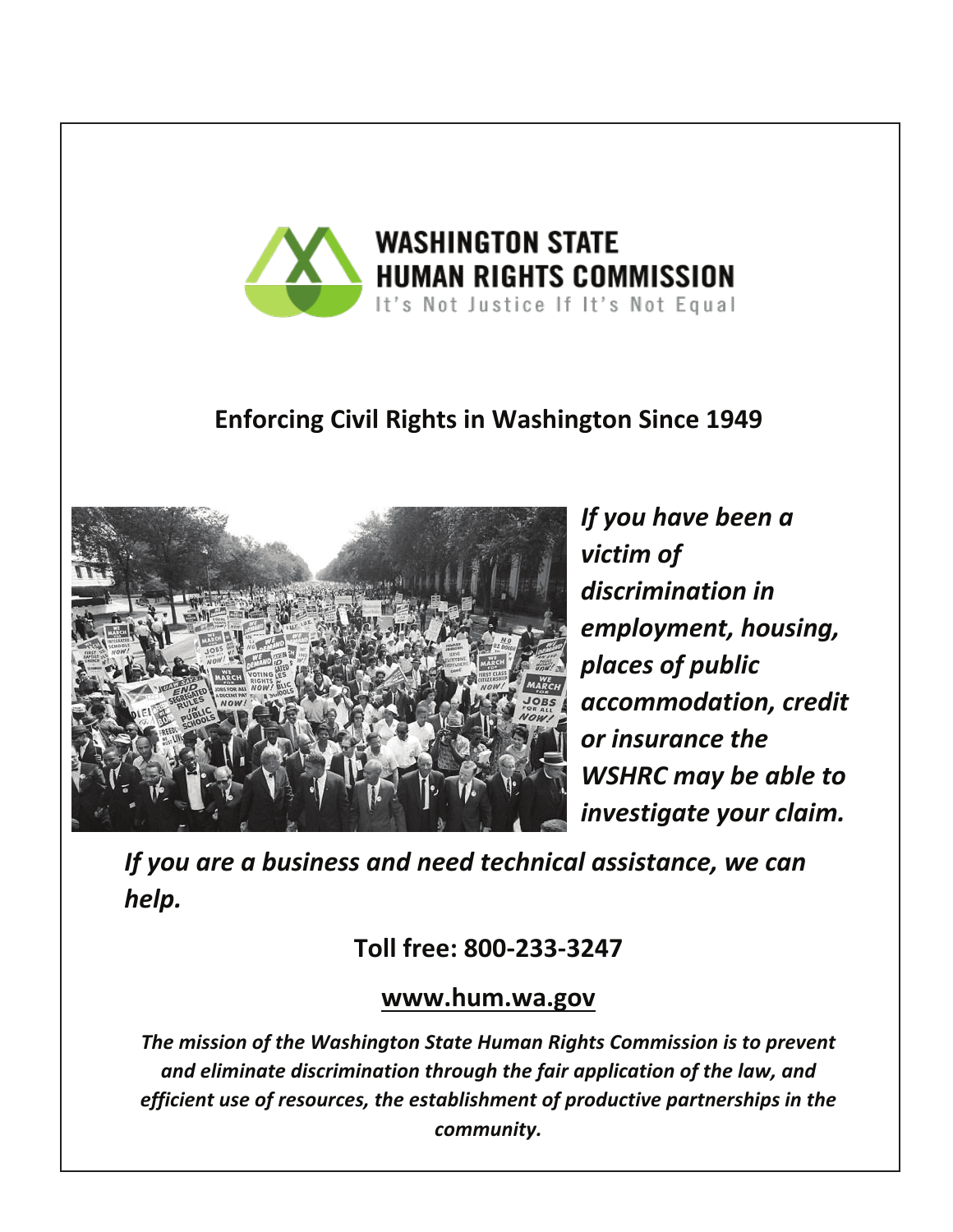| <b>Consulates (some Honorary)</b> |                                         |
|-----------------------------------|-----------------------------------------|
| <b>BOTSWANA</b>                   | 415-885-2733                            |
|                                   | <b>CENTRAL AFRICAN REP 310-276-1030</b> |
| <b>COTE D'IVOIRE</b>              | 415-310-0812                            |
| <b>EGYPT</b>                      | 323-933-9700                            |
| <b>FTHIOPIA</b>                   | 425-922-0517                            |
| <b>KENYA</b>                      | 323-939-2408                            |
| <b>MARITIUS</b>                   | 415-251-7928                            |
| MOROCCO                           | 801-244-7374                            |
| <b>NAMIRIA</b>                    |                                         |
|                                   | mrosenthal@socioeconomix.com            |
| <b>SENEGAL</b>                    | 510-290-4900                            |
| <b>SEYCHELLES</b>                 | 253-874-4579                            |
| <b>SIERRA LEONE</b>               | 310-977-6054/84                         |
| <b>SOUTH AFRICA</b>               | 323-651-0902                            |
| <b>TANZANIA</b>                   | 415-492-2122                            |
| Togo                              | 818-625-6513                            |
| UGANDA                            | 206-571-9798                            |
| <b>ZAMBIA</b>                     | 424-206-4455                            |

### **Grant Elementary School Drummers and Dancers**<br>1300 E 9th, 99202 354-2799

1300 E 9th, 99202 *grantdrummersdancers@gmail.com FB: GrantDrummersDancers*

## **Inland NW Juneteenth**

**Coalition** *inwjc@ymail.com inwic.org* Cultivates, educates and celebrates African American's emancipation, history and culture. Offers annual scholarship.

```
Links Inc 342-8364
```
*slynhillson@yahoo.com walinks.org* Shirlyn Hilson *FB: LINKSSPOKANE* Women's service organization. Sponsors annual Ebony Fashion Show. Funds Coats for Kids, scholarships and Keys to Success.

### **The Carl Maxey Center**

3116 E 5th Ave, 99202 **795-1964** *carlmaxeycenter@gmail.org* Exec Dir: Sandy Williams Betsy Wilkerson *carlmaxeycenter.org* Changes lives and improves the well-being of Spokane's African American community. Offers services, cultural enrichment, economic development and social and racial justice.

### **Spokane NAACP**

scholarships.

**Spokane Branch 209-2425**  25 W Main, Ste 239, 99201 *SpokaneNAACP@gmail.com* Kiantha Duncan *spokanenaacp.com* National Association for the Advancement of Colored Peoples. Addresses civil rights violations and racism related to police, schools and more. Offers

### **WA State Commission on African American Affairs**

Capital Court Bldg, 1110 Capital<br>Wy, Ste 220 **360-725-56** Wy, Ste 220 **360-725-5664** POB 40926, Olympia 98504 Eastern WA Commissioner: Walter Kendricks *caa.wa.gov*

Volunteer Board of Commissioners appointed by the Governor. Examines issues pertaining to rights and needs of African-Americans. Makes recommendations to Governor, Legislature and state agencies for changes in state programs and laws.

### ASIAN & PACIFIC ISLANDER ASSOCIATIONS

See listings for Buddhist, Hindu, Sikh, Korean, Chinese Baptist, Presbyterian, Evangelical and East Asian faith communities.

**Amerasians without Borders** PO Box 787 **263-7903** Spokane Valley 99037 Jimmy Miller *jimmya.miller@comcast.net FB: AmerAsiansWithoutBorders* Helps reconnect Vietnamese Amerasians with family. Offers free DNA testing. Provides small financial support for travel for Amerasians to visit the US and offers other resources.

#### **Asian American & Pacific Islander Student Center Washington State University**

CUB 414/POB 647204 **335-1986** Pullman 99164 *aapi.wsu.edu* Counselor: Dominique Faga'autau Provides holistic services and programs to help WSU retain and assist students in achieving their educational potential.

### **Asian American Pacific Islander Association (AAPIA)**

**University of Idaho 208)-885-7716 Office of Multicultural Affairs** 875 Peremeter Dr, Moscow 83844 *aapiauidaho@gmail.com Instagram @aapiavandal www.uidaho.edu* Provides awareness of the different Asian cultures. Members participate in social, cultural, and fund-raising activities. Organizes

Asian Pacific Islander Heritage Month in April.

#### **Consulates (some Honorary)**  $A$ **FGH**

| <b>AFGHANISTAN</b> | 310-288-8334 |
|--------------------|--------------|
| <b>AUSTRALIA</b>   | 206-575-7447 |
| <b>AZERBAIIAN</b>  | 310-444-9101 |
| BAHRAIN            | 619-437-0044 |
| <b>BANGLADESH</b>  | 323-932-0100 |
| BHUTAN             | 425-361-1501 |
| <b>CAMBODIA</b>    | 206-217-0830 |
| CHINA (SF, CA)     | 415-674-2900 |
| Fiji               | 650-580-1951 |
| <b>INDIA</b>       | 415-668-0662 |
| <b>INDONESIA</b>   | 213-383-5126 |
| <b>IRAO</b>        | 213-797-6060 |
| <b>SRAEL</b>       | 415-844-7500 |
| <b>APAN</b>        | 206-682-9107 |
| $-IDAHO$           | 208-870-4558 |
| <b>ORDAN</b>       | 415-546 1155 |
| KAZAKHSTAN         | 701-232-4199 |

| KIRIBATI                             | 310-435-2193      |
|--------------------------------------|-------------------|
| <b>KOREA</b>                         | 206-441-1011      |
| Kuwait                               | 310-556-0300      |
| KYRGYZSTAN                           | 425-413-8884      |
| LEBANON                              | 213-243-0999      |
| MALAYSIA                             | 503-243-4472      |
| MONGOLIA                             | 415-622 4000      |
| <b>M</b> yanmar                      | 213-389-0043      |
| <b>NEPAL</b>                         | 310-710-5500      |
| <b>NEW ZEALAND</b>                   | 206-527-1896      |
| PALAU                                | 213-482-2779      |
| PAKISTAN                             | 310-441-5114      |
| <b>PAPUA NEW GUINEA 760-731-0436</b> |                   |
| PHILIPPINES                          | 503-679-6682      |
| OATAR                                | 310-246-0005      |
| Samoa                                | 310-619-1464      |
| Saudi Arabia                         | 310-479-6000      |
| SINGAPORE                            | 415-543-4775      |
| Sri Lanka                            | 213-387-0210      |
| THAILAND                             | 503-221-0440      |
| <b>TONGA</b>                         | 650-685-1001      |
| UAF                                  | 310-551-6534      |
| UZBEKISTAN (EMERITUS) 206-331-1189   |                   |
| <b>VIETNAM</b>                       | 415-922-1577/1077 |
| YEMEN                                | 415-567-3036      |

### **Filipino American Assn of the Inland Empire (FAAIE)**

*faaie.spokane@gmail.com faaie.org* Preserves and promotes Filipino heritage and culture via civic, cultural, educational, cultural and social activities. Serves Eastern WA and North ID. Offers and performs Philippine folk dances.

### **Hawaii Club - Whitworth** *kdiamond22@my.whitworth.edu*

**Japanese Cultural Center Mukogawa US Campus 328-2971** 4000 W Randolph, 99224<br>icc@mfwi.edu mfv *jcc@mfwi.edu mfwi.edu/JCC/* Program, museum and resource center. Offers information of

Japanese culture to promote global friendship and peace.

#### **Marshallese Islander Advisory Group 607-2770**

*ryangdouse@gmail.com* Addresses needs and inequities of the Marshallese community.

### **Nepali-speaking Bhutanese**

**Community Garden 483-4218** E Cozza Dr *holycrosslcms.net* Holy Cross Lutheran 7307 N Nevada, 99208 Community garden offered to 26 neighboring Bhutanese families.

### **Spokane Asian-Pacific Islander**

**Coalition - APIC** *apicspokane.org vsiabzoo@aol.com* **869-5660** *iamapicspokane@gmail.com* Promotes equitable access to linguistically accessible health and human services, economic development for small businesses, civil and human rights, equal access to education and other concerns of Asian Pacific Americans, including immigrants, refugees and citizens in WA State.

**Spokane Chapter of the Japanese American Citizens League JACL** *spokanejacl.org* PO Box 2772, Spokane 99220 Secures and maintains the civil rights of Japanese Americans and others victimized by injustice and bigotry. Works to promote cultural, educational and social values and preserve heritage and

### **Spokane Chinese Association**

Community.

legacy the of Japanese American

*SpokaneCA@gmail.com* **720-8825** *spokanechinese.org* Serves those of Chinese cultural heritage in the Spokane area.

### **Spokane United We Stand**

Charity Bagatsing-Dohl **928-9664** Ping Ping *ping0515@yahoo.com*  Media: Vina Tran *vinatrn@gmail.com charitydoyl@yahoo.com FB: SpokaneUnitedWeStand*  Asian communities and cultures on

Facebook to counter racist attacks amid COVID-19.

### **Underhill Community Garden**

E Hartson Ave & S Ralph St, 99202<br>monale1955@gmail.com 720-0967 *monale1955@gmail.com* **720-0967** Alexandra Montegue Karen ethnic community garden.

#### **WA State Commission on Asian - Pacific American Affairs**

210 11 Ave SW, Rm 301A PO Box 40925, Olympia 98504 *capaa@capaa.wa.gov*  $capaa.wa.gov$ Improves wellbeing and promotes participation in public life of WA by Asian-Pacific Americans. .

### EURO-AMERICAN ASSOCIATIONS

**American Italian Lodge 2172** Northwest Wildlife Council Bldg 6116 N Market St Box 18766, 99208 **994-8639** *FB: American-Italian-Club-Local-2172- Spokane glnw.org/spokane.htm* Meet at  $\overline{7}$  p.m., 1st Th.

### **Bosnia & Herzegovina Heritage Assn of Spokane**

601 W Maxwell Ave, Ste 4, 99201 *admin@bhhaos.com FB: BHHAofSpokane* **720-7486**

Preserves Bosnian language and culture, promotes solidarity and establishes community-focused activities and humanitarian efforts.

### **Consulates, (Some Honorary)**

| $\epsilon$ concentres, (bonner roman $\eta$ ) |
|-----------------------------------------------|
| 858-882-0125                                  |
| 818-265-5900                                  |
| 425-395-4382                                  |
| 206-771-9114                                  |
| 312-951-1245                                  |
| 206-443-1777                                  |
|                                               |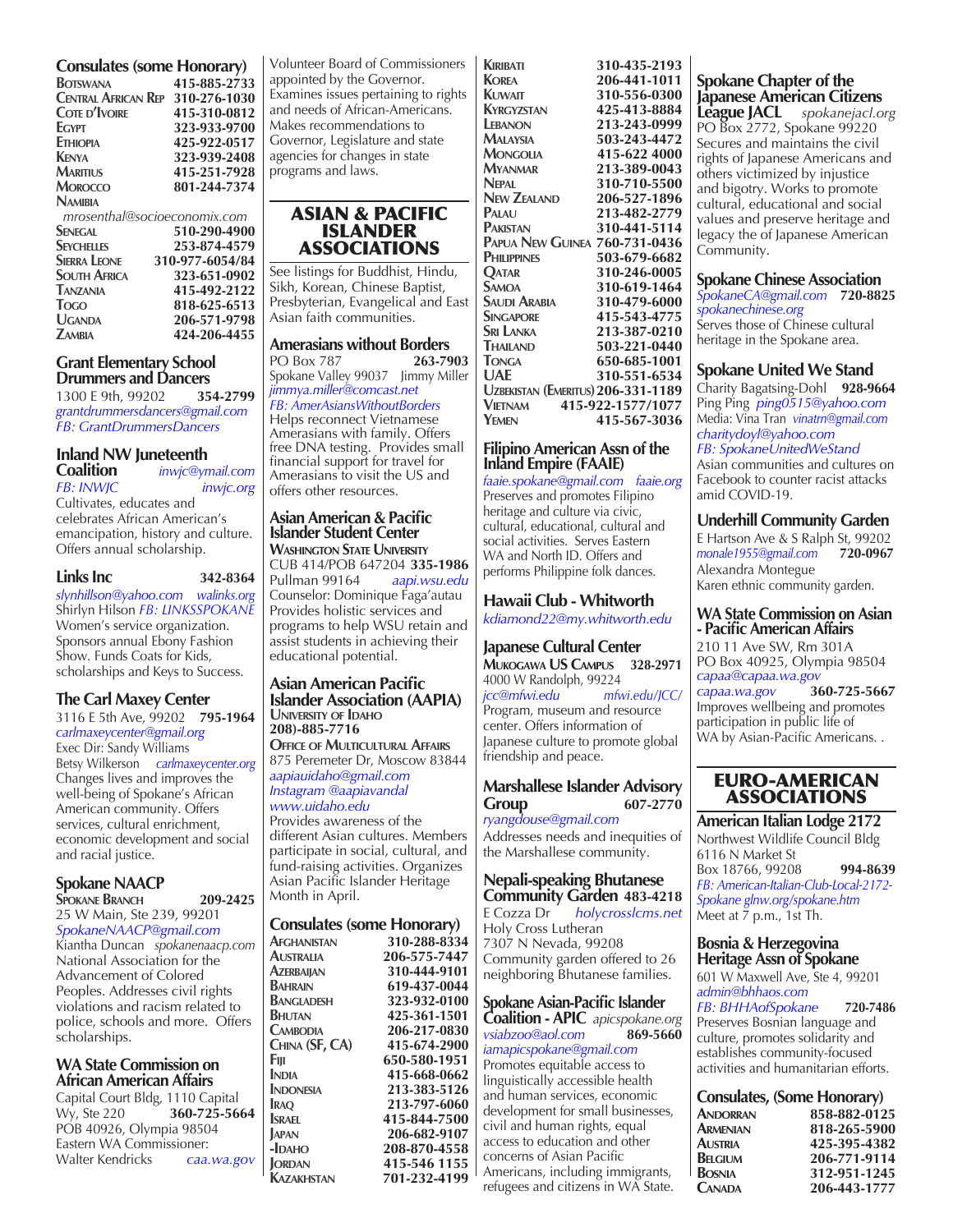**Consular Services 844-880-6519 Croatia 206-772-2968 Cyprus 425-827-1700 Czech Rep 206-229-7127 DENMARK 206-622-8880**<br>**ESTONIA 206-812-1033 Estonia 206-812-1033 Finland 425-885-7320 France 206-256-6184 Georgia 714-516-7248 GERMANY 206-715-5677**<br>**GREECE 415-775-2102 GREECE** 415-775-2102<br> **HUNGARY** 206-554-9199 **Hungary 206-554-9199 ICELAND 206-783-4100**<br>**IRELAND 425-582-2688 IRELAND** 425-582-2688<br>**I**TALY 206-851-8023 **Italy 206-851-8023 Latvia 425-773-0103 LIECHTENSTEIN 323-317-9885**<br> **LITHUANIA 206-725-4576 LITHUANIA 206-725-4576**<br> **LIXEMROURG 206-266-3012 Luxembourg 206-266-3012 Macedonia 949-644-1907**<br>**Malta 425-788-3120 Malta 425-788-3120 Moldova 503-313-2296**<br>**Monaco 415-627-0729 Monaco 415-627-0729 Montenegro 310-904-8493 The Netherlands**<br>**Norway Norway 206-284-2323 Poland 206-948-8064 -Idaho 208-309-3055 Portugal 415-346-3400 Romania 503-382-5165 RUSSIA (SF, CA)**<br>Slovakia **Slovakia 206-842-4862 650-996-7473 Slovenia 415-989-1800 Spain 425-237-3500/241-3662 IDAHO 208-389-7297**<br> **SWEDEN 425-952-6299 Sweden 425-952-6299 Switzerland 206-228-8110 United Kingdom 206-441-7144 Ukraine 425-209-0209 801-467-7520 x 193**

### **Daughters of Norway**

**Freya Lodge #50 - Spokane** @ Central Lutheran, 512 S Bernard *daughtersofnorway.org/lodges/listof-lodges/freya/* **290-6424**

**Finlandia Foundation Inland NW** *idfinn@sm-email.com* Don Heikul

### **Friendly Sons of St Patrick**

PO Box 3143, 99220 *parade@friendlysonsofstpatrick.com friendlysonsofstpatrick.com* Pres: Keats McLaughlin Celebrates Irish heritage. Sponsors St Patrick's Day Parade.

### **German American Society**

Duetsches Haus, 25 W 3rd, 99201 *germanamericansociety-spokane.org* Karin King,Dianna Kilgore**747-0004** Promotes German heritage, language, culture and relationships. Offers Concordia Choir.

### **Germans from Russia Heritage**

**Society** POB18182, 99228 *grhs.org* Valerie Ingram *valri@comcast.net* Helps preserve the heritage of Germans from Russia. **467-7572**

### **Irish Dancing**

**Haran School of Irish Dance**  *harandancer@yahoo.com*

 Caitlin Trusler *harandancers.com* **Kelly Irish Dancers** Valley Prairie Hall, 8216 E Big Meadows Rd, Chattaroy 99003  *thekellyirishdancers.com* **238-1837 Scottish Music Albeni Falls Pipes & Drums of North Idaho** 15000 N Oriole Rd *albenifalls.org* Hayden 83835 *bjrstarr@yahoo.com* **NW Highland Dancers 879-3352**  5521 N Wall Mail: 5627 N D St, 99205  *nwhighlanddancers.tripod.com/* **Scottish Highland Games** Spokane County Fair & Expo Center 404 N Havana St, 99202 PO Box 401, 99220 **922-3661**  *spokanehighlandgames.net* **Sons of Norway TORDENSKIOLD LODGE**  Spokane VFW 200 W Mission PO Box 18281, 99228  *marblez@gel.net* **760-6516** *sonsofnorwayspokane.com* Gary Larsen, Rik Johnson Promotes and preserves heritage and culture of Norway. **Coeur d'Alene Chapter Harald HAARFAGER 211**  Trinity Lutheran, 812 N 5th St Vice Pres: Judy Edwards  *judy-edwards1941@gmail.com* Meets 1st Fri. 6pm. **Lewiston Elvendale** 3rd Sat, noon Clarkston Community Center,<br>549 5th St 798-86 549 5th St **798-8627**  *vevikings@cableoone.net* **Spokolonia** *FB: Spokolonia-Polish-Community-of-Spokane* News and events for the Poles in the greater Inland NW. **The Spokane Scots, 280-0318 ST ANDREW'S Soc** 99211 *inlandnwscots.org* Promotes Scottish heritage for descendants and others.

### HISPANIC/LATINX RESOURCES

*https://www.miaspokane.org/copyof-busque-ayuda-3 nuestra-comunidad.org nclr.org*  $h$ *ispanichealth.org* See Pentecostal, Baptist, Evangelical - Hispanic and Catholic churches

**Chicana/o Latina/o Student Center Washington State University** *chilatcenter.wsu.edu*

**Chicana/o/x Studies 359-4857 Eastern Washington University** 203 Monroe, Cheney 99004 *chstprogram@ewu.edu wu.edu/css/race-culture-studies/ chicana-o-x-studies*/

### **College Assistance Migrant Program - CAMP**

Enrolls students from migrant and seasonal farm worker families. **Eastern Washington University** 203 Monroe Hall, Cheney 99004<br>
camp@ewu.edu 359-6899  *camp@ewu.edu* **359-6899**  *www2.ewu.edu/css/camp*

#### **Washington State Univ 335-4503**  *michael.d.heim@wsu.edu* Dir: Michael Heim *camp.wsu.edu* Acad Coord/Retention Specialist: Rafael Benavides Pruneda

 *rpruneda@wsu.edu* **335-7649 University of Idaho** 865 W 7th St **208-885-5173** Mail: 875 Perimeter Dr MS 3030 Moscow 83844 *yobiz@uidaho.edu uidaho.edu/studentaffairs/camp*

 Dir: Evelina Arevalos-Martinez **Consulates (Some Honorary) Argentina 323-954-9155**  *consulmex.sre.gob.mx/boise/* **Bahamas 818-508-0866 Barbados 503-638-4707 Bolivia 213-388-0475 Brazil 253-218-9542 Chile 415-982 7665/2 Columbia 415-495-7195/6 Consulate on Wheels - Mexico 877-MEXITEL (877-639-4835)** *https://consulmex.sre.gob.mx/ seattle/index.php/es/tramites/ consulado-sobre-ruedas* Provides consular services in Eastern WA and North Idaho.<br>- IDАНО 208-343 **-Idaho 208-343-6228 Costa Rica 213-380-6031 Dominican Republic 818-504-6605 810-392-8989 Ecuador 323-658-6020/5146 EL SALVADOR 206-971-7950**<br>**GUATEMALA 206-693-3600 Guatemala 206-693-3600 Haiti 415-543-1915**

**Honduras 213-995-6407 Jamaica 206-872-8950 Nicaragua 415-765-6821/23/25 PERU 206-714-9037**<br>**PANAMA** 562-612-4677/78 **PANAMA 562-612-4677/78**<br>**PARAGUAY 310-417-9500 Paraguay 310-417-9500 St Kitts & Nevis 310-691-5208 St Vincent & The Grenadines 323-231-5181 Uruguay 801-256-0182 Venezuela 415-294-2252**

**Hispanic Business/Professional Association** 308 W First St, 99201 POB 3661, 99220 *hbpaspokane.net hbpaspokane@gmail.com*

Pres: Fernanda Mazcot Supports Hispanic community. Promotes cultural appreciation. Includes annual Graduate and Young Scholar Recognition, awarding scholarships to seniors and college students. Offers a Food Bank. Promotes DACA. Offers assistance on support during the pandemic.

**ID Commission on Hispanic Affairs 208-334-3776** 304 N 8th, Ste 236 *icha.idaho.gov* PO Box 83720, Boise 83705

### **Idaho Hispanic Chamber of Commerce 208-323-1337** 1105 2nd St S, Ste 100<br>Nampa 83651 *idahohcc.org* Nampa 83651 *idahohcc.org*

Promotes, develops and assists Hispanic businesses to succeed.

### **Immigration Legal Services**

**Catholic Charities Eastern WA**  12 East 5th Ave, 99202 *cceasternwa.org* **455-4960** Provides consultations, representation, and assistance to documented and undocumented immigrants of all nationalities, ethnicities and religions.

## **Ke Buena 95.7FM/1330 AM**

 $keb$ uena957.com Spanish radio for Spokane area.

### **La Latina Magazine 505-0672**

**]***lalatinaus@gmail.com magazine.qmode.es/ download/591 FB: LaLatinaUS* Monthly Spanish Magazine online or at local businesses.

#### **La Prensa Bilingüe 270-7693** PO Box 48183, 99228 *latinewszone.com*

Bilingual newspaper in Spanish and English in print and online for Inland NW. Offers Latino Directory: Spanish Regional Business & Resource Directory.

### **Latino Hope Foundation**

*gochoabruck@gmail.com latinohopefou ndation.org* Provides scholarships to Latino students attending colleges or universities in Eastern WA.

### **Latinos en Spokane**

1502 N Monroe, 99201 **558-9359** *latinosenspokane.org* **Covid - V** Online and in person resources for community development, activism and empowerment.

### **Mujeres in Action - MIA Spokane 869-0876**

NECC, 4001 N Cook St, 99207 *miaspokane.org* Support and advocates for victims of domestic violence.

#### **National Hispanic Business Association - U of I** *OMA@uidaho.edu*

### **Raiz of Planned Parenthood of Greater WA and North Idaho**

123 E Indiana, 99207 **207-3017** 12104 E Main, Spokane Valley 99206 TXT Latinos4PP **to 22422** *paul.dillon@ppgwni.org FB: RaizOfPPGWNI* **866-904-7721** Lili Naverette, Fernanda Mazcot Works to build sustainable, community-organizing teams in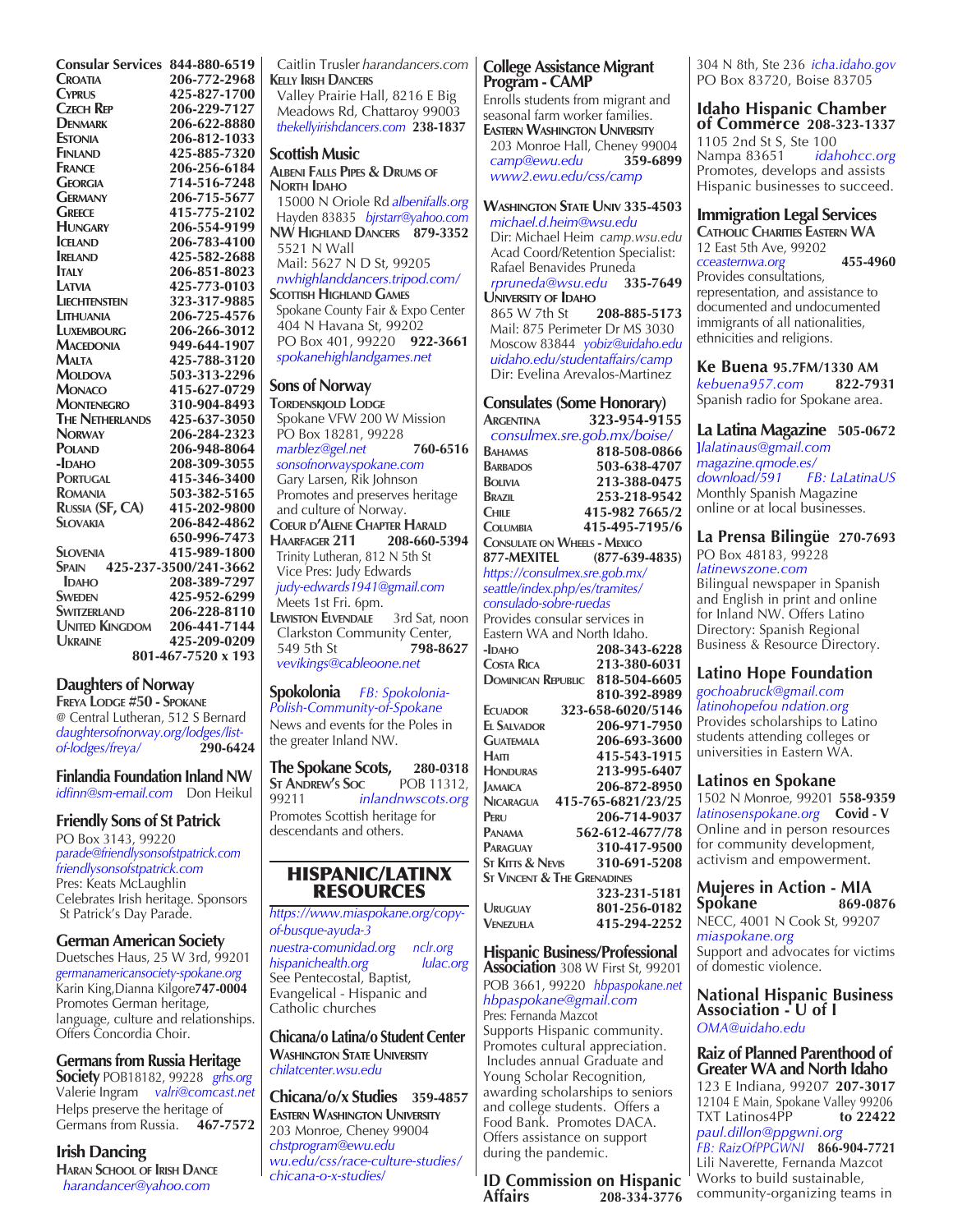mutual partnership with Latinx communities, by Latinx and for Latinx, committed to breaking down health care barriers.

### **Salsa Spokane**

*mambobot@spokanesalsa.com spokanesalsa.com* Offers Latin American dancing.

#### **WA State Commission on Hispanic Affairs**

1110 Capital Way S **800-443-0294** Olympia 98504 **360-725-5661** *hispanic@cha.wa.gov cha.wa.gov* Exec Dir: Bernal Baca Lili Navarrette **768-6738** Improves public policy and advises on services to Hispanics.

# LGBTQ+ ORGANIZATIONS

*letsgetvisible.com sldn.org FB: spokanetall spokanetransmap.org imperialsovereigncourtofspokane.com* **Bisexual Resource Center** POB 170796, Boston, MA 02117 *biresource.net/* **617-424-9595 Children of Lesbians and Gays Everywhere (COLAGE)** 3815 S Othello, St, 100. #310, Seattle 98118 **855-4-COLAGE** *colage@colage.org colage.org* **CONSORTIUM OF HIGHER EDUCATION LGBT Resource Professionals** 280 Madison Ave Ste 912 New York 10016 *lgbtcampus.org info@lgbtcampus.org* **Gay Lesbian, and Straight Education Network (GLSEN) 206-330-2099**  1605 12th, Ste 35, Seattle 98122 *mail@glsenwa.org glsen.org/* **Ingersoll Gender Center** 517 Pike St, Seattle 98122 Mail: 1425 Broadway #509, Seattle 98122 **206-849-7859** *ingersollgender@gmail.com ingersollcenter.org* **NorthWest LGBT Senior Care Providers Network** *https://nwlgbtseniorcare.org*  **The Gay, Lesbian, Bisexual and Transgender National Hotline: 888-843-4564 The GLBT National Youth Talkline 800-246-7743**  Youth serving to age 25. **Pride Foundation Inland NW** 2014 E Madison St, Ste 300<br>Seattle 98122 **800-735-7** Seattle 98122 **800-735-7287** WA State Regional Office 110 W 6th Ave #142 Ellensburg 98926 **509-607-4546** Tylene Carnell Provides grants and scholarships; inspires culture of generosity to connect and strengthen NW organizations, leaders and students creating LGBTQ equality. **Pride Institute 24/7 800-547-7433** Chemical dependency/mental

health referral and information hotline for LGBTQ community. **National LGBT Elder Hotline:**  *sageusa.org* **888-234-SAGE** Info for elder LGBT people.<br>TRANS LIFELINE 877-565-8860 **TRANS LIFELINE 877-565-8860**<br>translifeline.org 8 a.m.-2 a.m.  $transl$ *ifeline.org* **Trevor Project 866-488-7386** *thetrevorproject.org* For young people ages 13-24. **Txt Trevor to 202-304-1200** LGBTQ youth suicide

prevention. Text service: noon-7 p.m., M-F Youth Info. **The National Runaway Safeline 800-RUNAWAY 800-786-2929** Provides advice and assistance to runaways, with resources, shelter, transportation, assistance to find counseling and transition back to home life. NRS frontline staff also acts

as advocates and mediators if/ as needed.

**The True Colors United 212-461-4401** Works to end homelessness of LGBTQ+. Creates a world where all young people can be their true selves. Offers referral to service providers. **Self Abuse Finally Ends (S.A.F.E)** Addresses individuals coping with non-suicidal self-injury, including locally-based information, support and therapy referrals.

#### **Allied (LGBTQA) Clubs a and Centers College**

Safe space, resources & educates. **Gender & Sexuality Alliance-NIC** *asnic@nic.edu FB: NICGSA* **Gender Identity/Expression & Sexual Orientation Resource Center (GIESORC) WSU Office of the Vice President for Equality and Diversity** CUB 401 **335-6388** PO Box 647204, Pullman 99164  *geisorc@wsu.edu* **335-8841**  *thecenter.wsu.edu* Matthew Jeffries (he, him, his) **Lincoln LGBTQ+ Resource Center Gonzaga University** Hemmingson Rm 213 **313-5760** Mail: 502 E Boone, 99258 *LGBT@gonzaga.edu gonzaga.edu* Prog Mngr: Matthew Barcus **PIRATE PRIDE - WHITWORTH**  HUB ABC Rm 2nd Flr 10408 N Whitworth Dr Meets 7:30 p.m., M; 7 p.m., T Offers a week-long celebration of LGBTQ+ identity and culture. **PRIDE (SCC) 533-7207**  *Stacy.Kowtko@scc.spokane.edu FB: GlobalSTQSA* Adv: Stacy Kowtko **Pride Center - EWU 359-7870** Room: PUB 336, Cheney 99004 Mail: 926 Elm St *pride@ewu.edu inside.ewu.edu/pridecenter/* **SFCC LGBT & STUDENT CENTER** 3410 W Whistalks Wy**533-3698** 

 *sfcc.spokane.edu/For-Our- Students/Student-Resources/LGBT* Alliance Club  *cole.bond@sfcc.spokane.edu* Advisor: Cole Bond **533-3338**

#### **SULE (Students United for LGBTIQA Empowerment) Club WSU Spokane**

 *sule.riverpoint@gmail.com* **U of I LGBTQA Center** Teaching & Learning Center 227 Mail: 75 Perimeter Dr, MS 2431 Moscow 83844 **208-885-6583**  *lgbtoffice@uidaho.edu uidaho.edu/studentaffairs/lgbtqa* Dir: Julie Keheler

#### **Inland NW Business Alliance** PO Box 10145, 99209 *inba@inbachamber.org inbachamber.org* **402-INBA(4622)** Exec Dir: Janice Miller Krummel Provides resources for businesses

owned by LGBTQ+ and allies. Inclusion and diversity training, lunch and learning sessions, and networking opportunities. Maintains database and app with member businesses to find accepting and affirming spaces.

#### **Inland Oasis 425-791-1611** PO Box 8205, Moscow 83843 *palouseinlandoasis@gmail.com inlandoasis.org*

Organizes social events, Palouse Pride, youth program and gender variant group for communities on the Palouse, Southeastern WA and North Central ID.

### **LGBTA Inclusive Churches**

Audobon UMC **325-4541** Bethany Presbyterian **534-0066** Branches **563-2269** Central Lutheran *office@clspokane.org*  Cheney UMC **235-4600** Chewelah UCC **935-8046** Church of Truth-CdA **509-270-9376** Community Congregational UCC<br>Pullman Pullman **332-6411** Community UMC-CdA  **208-765-8800** Emmanuel Lutheran - Moscow  **208-882-3915** First Cong-UCC-Colville **684-4213** First Congregational (Walla Walla) **525-8753** Mountain View Congregation Community of Christ **208-610-3345** New Community Church North Idaho Unitarian Universalists **208-255-9394** Salem Lutheran Shalom UCC/Mennonite **747-1887** St. Luke's Episcopal **208- 664-5533** St Johns Cathedral - Integrity/<br>Dignity **838-42** Dignity **838-4277** St Pauls Episcopal Cheney **235-6150** Shekinah Christian Community

- Lewiston **509-758-7211**

Trinity Lutheran (Pullman) **332-1985** Unitarian Universalist **325-6383** Unity Spiritual Center **838-6518** Unity Spiritual Center of North Idaho **208-664-1125**<br>
Veradale UCC 926-7173 Veradale UCC **926-7173** Westminister Congregational<br>UCC 624-13 UCC **624-1366 National & Regional Orgs Affirmation – Gay & Lesbian Mormons** *affirmation.org* POB 898, Anoka, MN 55303 **Affirmation UMC** *umaffirm.org* POB 1021, Evanston IL 60204 **Dignity Catholics** *dignityusa.org* **GLAD Alliance** *gladalliance.org/site* **Integrity USA** *integrityusa.org integritylistensandspeaks.org* **More Light Presbyterians** *mlp.org* **Open & Affirming Coalition of the UCC** *openandaffirming.org* **UCC Coalition for LGBT Concerns** - **Pacific NW Chapter** *FB: 128724626158* **Reconciling Ministries Network - UMC** *rmnetwork.org* **ReconcilingWorks - Lutherans for Full Participation**  *reconcilingworks.org MaryAnnNRC1@reconcilingworks.org*

 *RickRC1@reconcilingworks.org* Mary Ann Nelson, Rick Pribbernow **Seventh-Day Adventist Kinship**  *sdakinship.org*

**North Idaho Pride Alliance** POB 741, Coeur d'Alene 83816 *nipridealliance@gmail.com nipridealliance.com* **208-352-3518** An LGBTQ network for people, allies and community groups.

**Odyssey Youth Movement** 1121 S Perry St, 99202 *ian@odysseyyouth.org* Dir Ian Sullivan *odysseyyouth.org* Resource for LGBTQ+ youth.

#### **Parents of Transgendered and Transitioning Youth** *FB: SpokanePoTTY*

**PFLAG** *pflag.org* **PFLAG Spokane 593-0191** 1121 S Perry, 99201 *info@pflagspokane.org pflagspokane.org*  Supports, educates and advocates for families of LGBTQA. 3rd Th. **PFLAG COEUR D'ALENE**<br>PO Box 2471 208-PO Box 2471 **208-907-1078** Coeur d'Alene 83816 *pflagcda.wordpress.com* Meets 6 p.m., 1st T, Parish Hall, St Luke's Episcopal 501 N Wallace, Coeur d'Alene ID **PFLAG Sandpoint 208-755-3024** *pflagsandpointid@gmail.com* Organizes Gay Pride parade and offers resources.

### **Planned Parenthood**

1117 Tieton Dr **866-904-7721**  Yakima 98902 **207-3017** *plannedparenthood.org/ppgwni/*